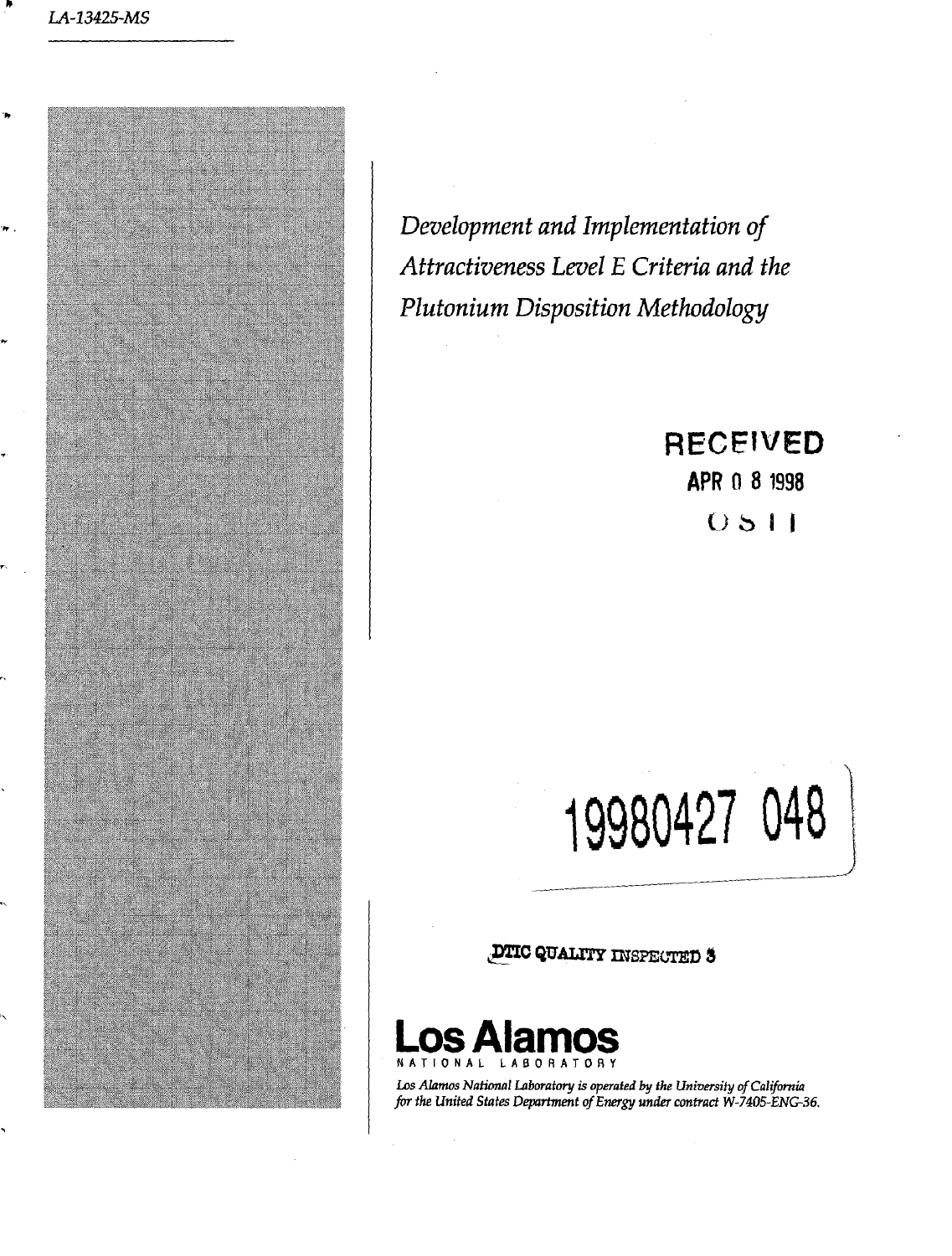### *An Affirmative Action/Equal Opportunity Employer*

*This report was prepared as an account of work sponsored by an agency of the United States Government. Neither The Regents of the University of California, the United States Government nor any agency thereof, nor any of their employees, makes any warranty, express or implied, or assumes any legal liability or responsibility for the accuracy, completeness, or usefulness of any information, apparatus, product, or process disclosed, or represents that its use •would not infringe privately owned rights. Reference herein to any specific commercial product, process, or service by trade name, trademark, manufacturer, or otherwise, does not necessarily constitute or imply its endorsement, recommendation, or favoring by The Regents of the University of California, the United States Government, or any agency thereof. The views and opinions of authors expressed herein do not necessarily state or reflect those of The Regents of the University of California, the United States Government, or any agency thereof. Los Alamos National Laboratory strongly supports academic freedom and a researcher's right to publish; as an institution, however, the Laboratory does not endorse the viewpoint of a publication or guarantee its technical correctness.*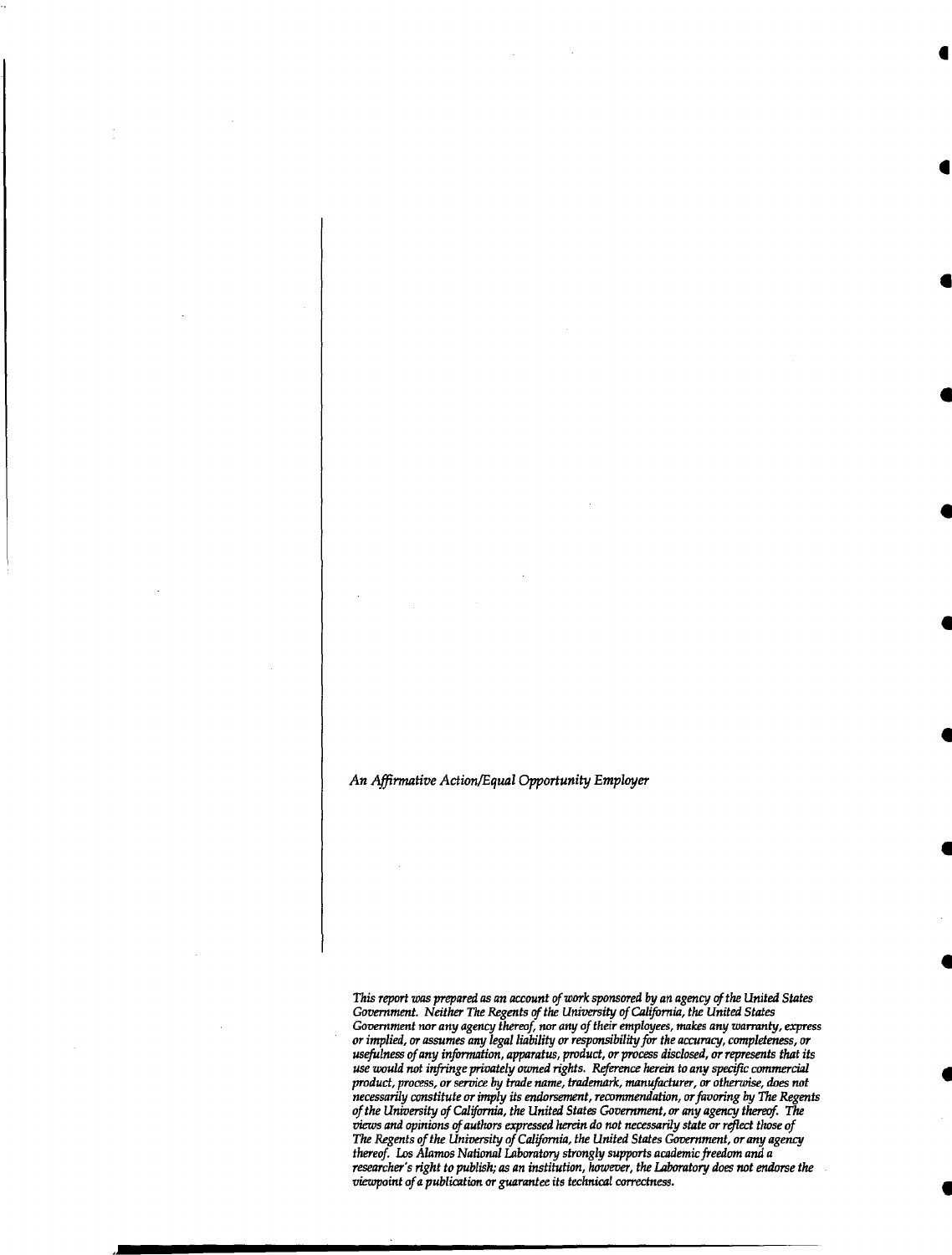*LA-13425-MS*

*UC-721 Issued: March 1998*

*Development and Implementation of Attractiveness Level E Criteria and the Plutonium Disposition Methodology*

*Dana C. Christensen Mark A. Robinson*

# **DISTRIBUTION OF THIS DOCUMENT IS UNLIMITED**

# **MASTER**

**DTIC QUALITY INSPECTED 3** 



**Los Alamos, New Mexico 87545**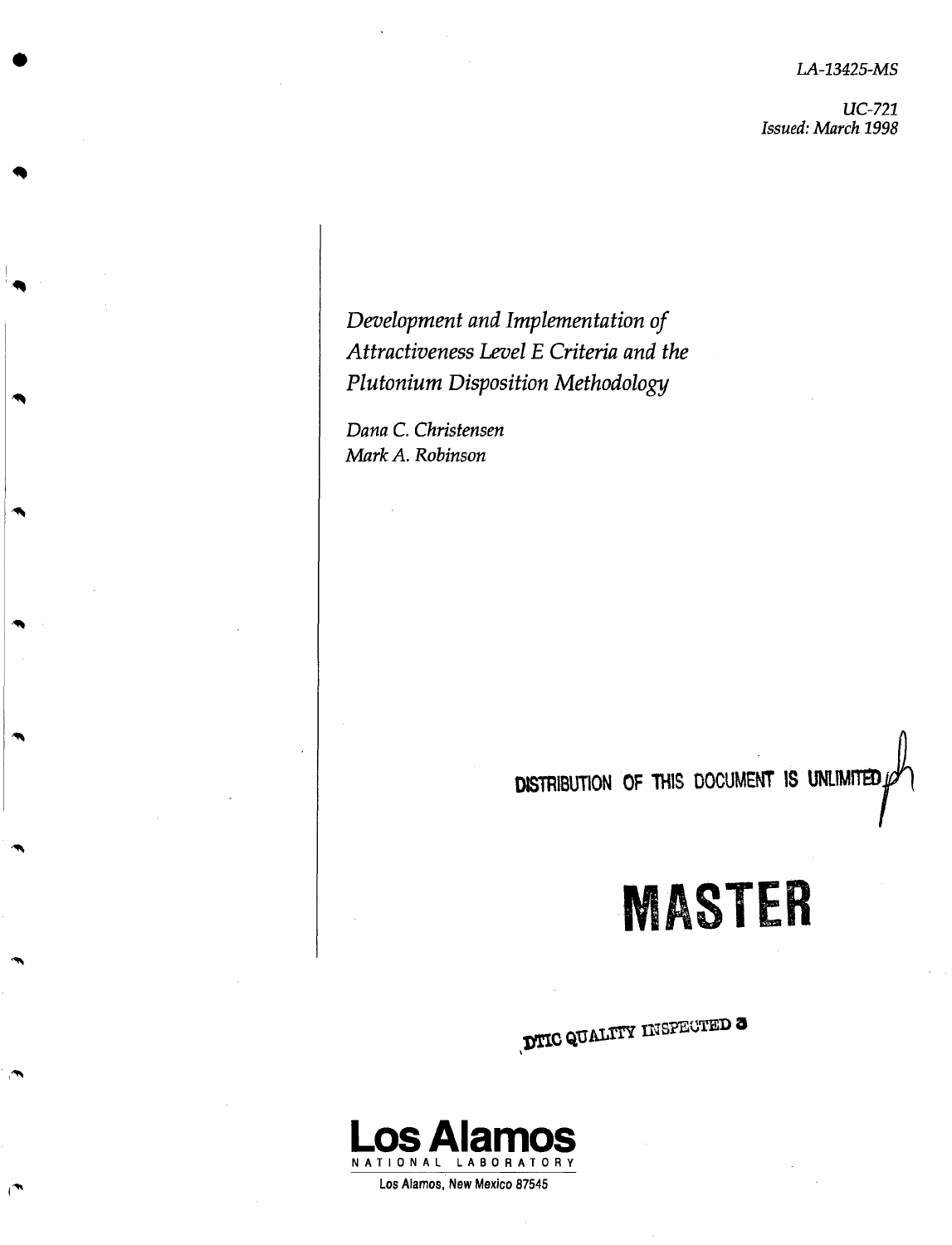# **Development and Implementation of Attractiveness Level E Criteria and the Plutonium Disposition Methodology**

by

## Dana C. Christensen and Mark A. Robinson

# **ABSTRACT**

Historically, the Department of Energy used the Economic Discard Limits (EDLs), those Special Nuclear material (SNM) concentrations in residue matrices below which production of new SNM was more economic than SNM recovery, as a basis for discard decisions. In 1994, a joint team from DOE Defense Programs (DP) and Environmental Management (EM) determined that the EDLs were no longer a valid discriminator and directed that SNM disposition consider instead 12 specific criteria, foremost of which are waste minimization, environmental impacts, safety, proliferation concerns, and cost. In response, the Los Alamos National Laboratory developed a technical basis for determining SNM-bearing materials unattractive for proliferation purposes and a quantitative method for predicting materials disposition consequences as a basis for decision-making called the Plutonium Disposition Methodology.

#### **Introduction**

A mechanism for discriminating between low-grade special nuclear material- (SNM) bearing materials (residue and scrap) requiring SNM recovery (separation) and materials of *di minimis* SNM concentrations appropriate for discard as waste is an imperative for operational nuclear facilities, for several reasons.<sup>T</sup> From an operational perspective, such a benchmark is necessary because an operational facility must discard low-grade materials or quickly become glutted and have to shut down for lack of storage space. From a legal perspective, there must be a dividing line between low-grade materials governed as SNM by the Atomic Energy Act and discardable waste subject to the Solid Waste Disposal Act (SWDA), and potentially the Resource Conservation and Recovery Act (RCRA). And from the perspective of national security and international agreements, the point where proliferation and terrorist/sabotage risks are sufficiently reduced must be identified to allow termination of safeguards and discard to a waste management regime and eventual geologic isolation. For nuclear facilities under the purview of the Department of Energy (DOE) Albuquerque Operations Office (ALO), these three necessities converge in the Plutonium Disposition Methodology (PDM).

#### **Background**

€

Historically, the DOE used the economic discard limits (EDLs), those SNM concentrations in residue matrices below which production of new SNM was more economical than SNM recovery, as a basis for discard decisions. [1] However, in 1994 a joint team from DOE Defense Programs (DP) and Environmental Management (EM) determined that the EDL was no longer a valid discriminator because plutonium production had been terminated. DP then canceled the EDL methodology and directed that SNM disposition follow these 12 criteria: worker safety, minimizing environmental impact, waste minimization, proliferation potential, costs, disposal technical criteria, risk assessment, interim storage, implementation time/feasibility, technical risk, regulatory concerns, and stakeholder interest. [2] In 1995, the ALO issued the PDM as guidance for all facilities under its direction for developing detailed implementing procedures for the 12 DP/EM criteria. [3]

Because the Los Alamos National Laboratory (LANL) has the nation's only full-scale operational plutonium facility (TA-55) and because the Laboratory's national security mission of stockpile

<sup>&</sup>lt;sup>1</sup> Special Nuclear Material, as defined in Section 51 of the Atomic Energy Act of 1954, Public Law 83-703, as amended. SNM currently includes Pu-238 through Pu-242 and uranium enriched with U-233 or U-235.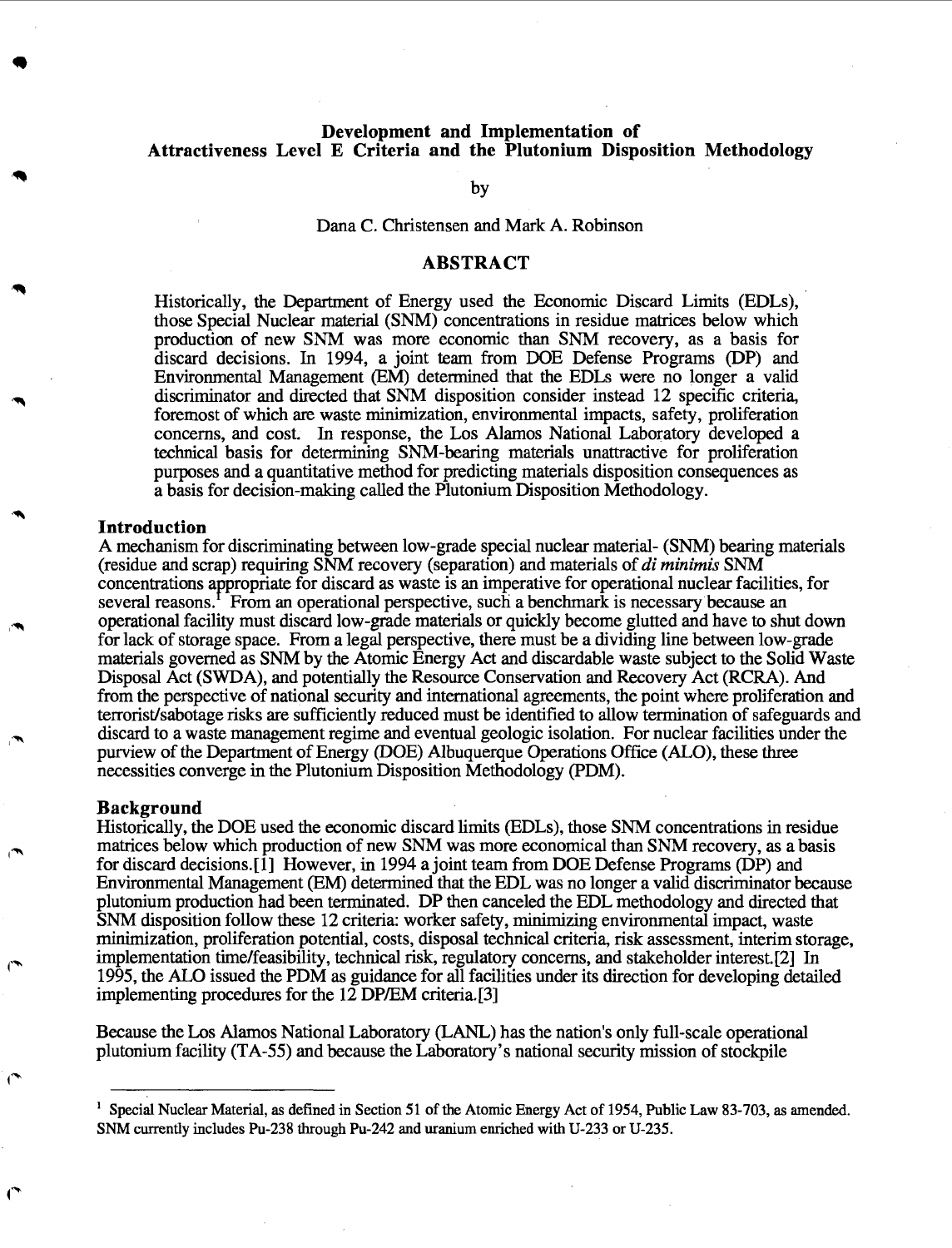maintenance required a disposition mechanism, the Nuclear Materials Technology Division took the lead in developing a quantitative implementing methodology.

Concurrent with these evolutions in the direction of SNM disposition, certain watershed events were occurring in the arena of international and domestic safeguards. In 1990, the International Atomic Energy Agency (IAEA) issued recommendations for safeguards termination criteria.<sup>2</sup>[4, 5] Safeguards termination in the domestic sense means removal of low-grade materials from the strict regime of accountability and protection required for SNM [6] and transfer to the controls and protection required for radioactive waste management. [7] The controls applied to radioactive waste are required to meet international agreements on radioactive material protection [8], but are less rigorous than those required for SNM. Because it was apparent that EDLs did not explicitly consider safeguards concerns, the DOE Office of Safeguards and Security (NN-51) issued an across-the-board policy for safeguards termination (0.1 weight percent [wt»%] SNM for all matrices). [9] The constraints of this very conservative guidance to disposition of legacy residue inventories were recognized by the Laboratory in 1993.[10] Pursuant to ongoing developments in the measured discards arena, NN-51 subsequently issued two draft criteria in an effort to develop a graded scale for safeguards termination related to the attractiveness of materials for proliferation purposes. [11]

LANL recognized early-on that a ceiling beneath which proliferation concerns (1 of the 12 DP/EM criteria) were minimized was essential to allow quantitative disposition of SNM-bearing materials. In response to the NN-51 drafts, LANL plutonium chemists developed a technical rationale for termination of safeguards equating attractiveness for proliferation purposes to degree of difficulty of SNM recovery. [12]

With some minor modifications, NN-51 adopted the LANL recommendations and issued them as expanded Attractiveness Level E policy in 1996.[13] Under this policy, safeguards may be terminated on Attractiveness Level E materials having SNM weight percent concentrations below ceilings established for groups of materials of similar recoverability characteristics, provided they are discarded to a waste management regime requiring physical protection equivalent to that mandated by international agreements. In other words, the Attractiveness Level E criteria are ceilings below which discard decisions can be made in consideration of the other applicable PDM criteria.

## **Implications of Safeguards Termination**

The old EDLs for recoverable residues leveraged the cost of plutonium recovery against the cost of production of new plutonium (but excluded waste management costs from consideration). Those economics frequently produced a limit that allowed discard of the bulk of residuals (heel) from firstpass recovery processing, including the somewhat richer heels resulting from recovery process upsets.

The ceilings for termination of safeguards on recoverable residue matrices under NN-51 's Attractiveness Level E criteria (criteria which must be satisfied as part of a discard decision in accordance with DOE/ALO direction through the PDM) were established to approximate mean concentrations of plutonium in heel from single contact recovery. The objective was to establish a plutonium concentration benchmark where residues could be considered unattractive for recovery for proliferation or radiological sabotage purposes. Because plutonium recovery from heel at or below this benchmark has diminishing returns,<sup>3</sup> the mean concentration in heel from first-pass recovery is

<sup>&</sup>lt;sup>2</sup> The IAEA recommendations, and policy published subsequently [5], have to date applied primarily to nonweapons states; IAEA safeguards will be applied to select inventories of DOE excess fissile materials under several U.S. offerings that are being consolidated as part of the Trilateral Agreement.

<sup>&</sup>lt;sup>3</sup> Recovery efficiency is reduced for secondary and tertiary dissolution efforts in all matrices, and most of the recoverable plutonium is normally extracted on the initial pass. For example, if ash is recovered at a typical first-pass efficiency of 85%, and second- pass efficiency is only about 55%, and third-pass efficiency is reduced to 30%, only about 10% of the initial actinide loading can be extracted from such materials in the secondary and tertiary passes, as compared with 85% in the initial recovery effort:  $\{[(1-0.85)]0.55] + [(1-0.85)0.45] .30 = 0.103\}.$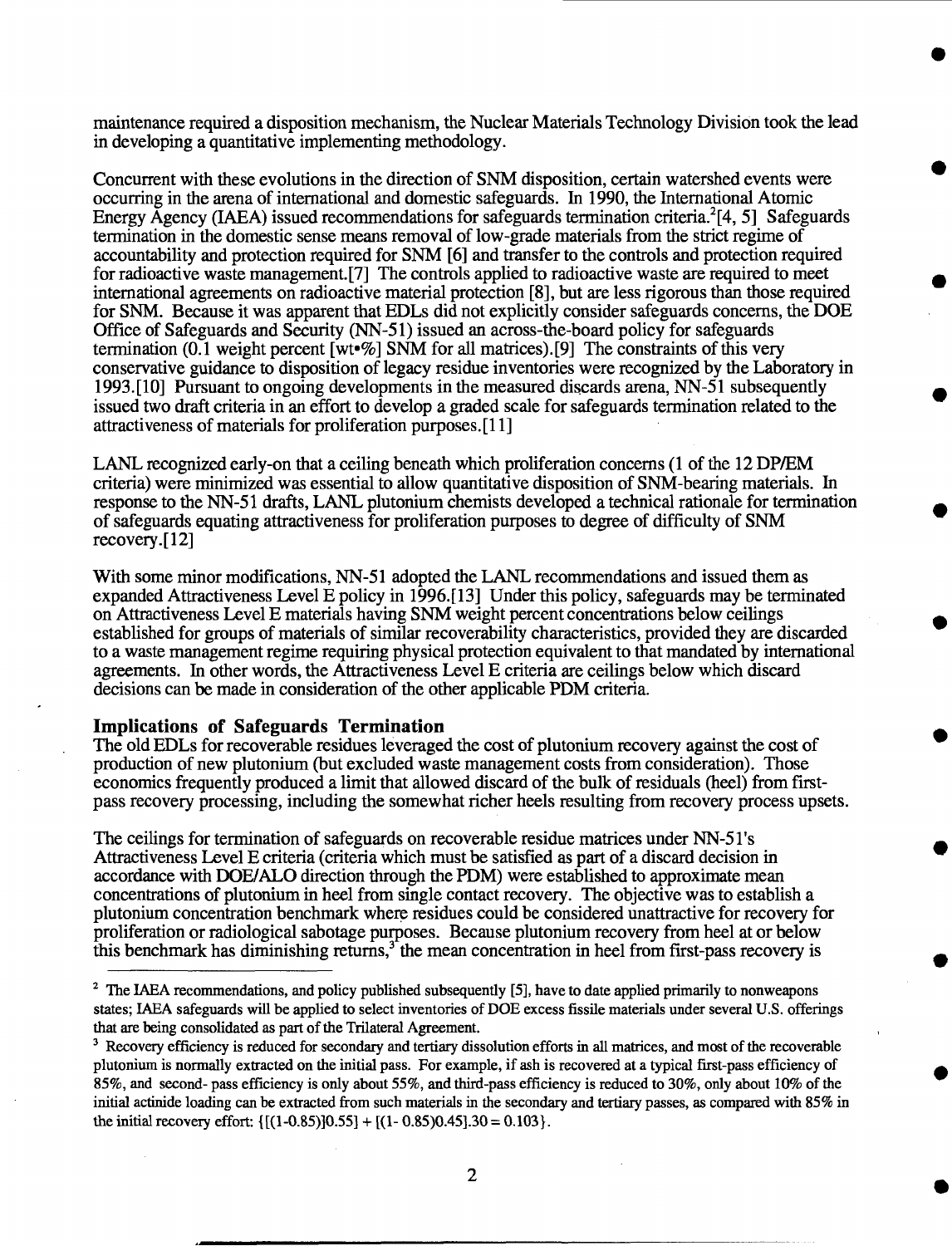considered an appropriate quantitative ceiling for unattractive material. To put the practical application of this rationale in perspective, the Attractiveness Level E criteria for plutonium-bearing incinerator ash is 2.0 wt•%. At  $\leq 2.0$  wt•%, a proliferator would have to divert and process 968–4500 kg•ash to obtain a goal quantity of plutonium (bounding estimates).<sup>4</sup> When packaged at the maximum allowable drum loading for disposal at the Waste Isolation Pilot Plant (WIPP) of about 167 g»Pu per drum (167 g•Pu +  $2 \times 10\%$  assay error = 200 g•Pu/drum), this equates to 116–540 drums of transuranic (TRU) waste. Unobserved diversion/processing on this scale is clearly unrealistic, and therefore such material would be unattractive for proliferation or sabotage purposes.

It is worthy of note that for recoverable residues, the Attractiveness Level E ceiling may differ significantly from the EDL. Where recovery processes were highly automated and operated in a production-like sequence, the EDL was generally lower than the mean plutonium concentration in single-pass recovery heel; where batch recovery was the norm, the EDL was generally higher than the mean for single-pass recovery heel. The typical relationship of plutonium distribution in heel from single-pass recovery, EDL, and Attractiveness Level E criteria for a batch process is depicted below for sand, slag, and crucible (SS&C) residues.



**Distribution of Pu (g»Pu/kg) in Residues (Heel) from Single-pass Recovery of SS&C**

In the U.S. termination of domestic safeguards has subtle, but very important, legal implications. Under the mandate of the Atomic Energy Act, SNM must be protected against diversion to unauthorized purposes (i.e., safeguarded). Only when it is determined sufficiently unattractive for proliferation purposes can it be discarded to a waste management regimen. Consequently, safeguards termination criteria represent a ceiling below which discard decisions can be made in consideration of the other 11 criteria established by DP/EM, as previously mentioned.

ď

<sup>&</sup>lt;sup>4</sup> The first estimate above assumes all ash <2.0 wt•% Pu is refractory heel:  $[(9 \text{ kg} \cdot \text{Pu}) = (4500 \text{ kg} \cdot \text{ash})$  $(0.02 \text{ kg-}$ Pu/kg•ash $)(0.10 \text{ recovery efficiency})$ . The second estimate assumes virgin ash and heel distributed as in the Rocky Hats inventory (30% <2.0 wt»% and 70% >2.0 wt»%) and that recovery efficiency for the heel is reduced to 30%:  $(9 \text{ kg} \cdot \text{Pu}) = \{[0.30(0.02 \text{ kg} \cdot \text{Pu/kg} \cdot \text{ash})(0.7X \text{ kg} \cdot \text{ash}) + [0.85(0.02 \text{ kg} \cdot \text{Pu/kg} \cdot \text{ash})(0.3X \text{ kg} \cdot \text{ash})]\}$ ; X = 968 kg·ash. Note that the 2.0 wt'% ceiling applies to high-fired incinerator ash; NN-51 has not yet issued criteria for low-fired ash. [16]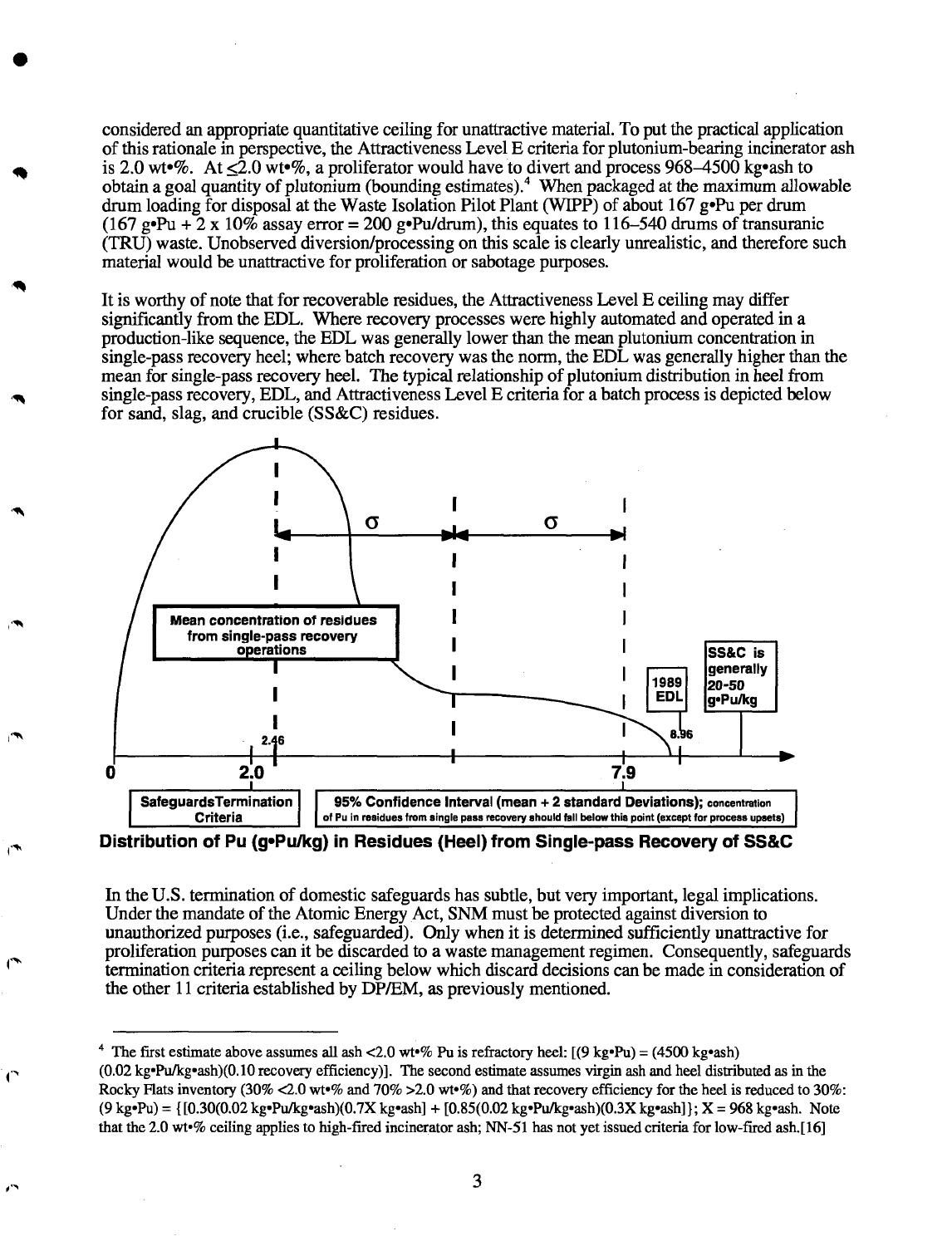

It is worthy of note at this juncture that significant differences in the objective and rationale exist between the NN-51 Attractiveness Level E criteria and the DOE Material Disposition (MD) Program's "spent fuel standard." The Attractiveness Level E criteria apply to materials containing only *di minimis* concentrations of SNM, while the spent fuel standard applies to "direct use"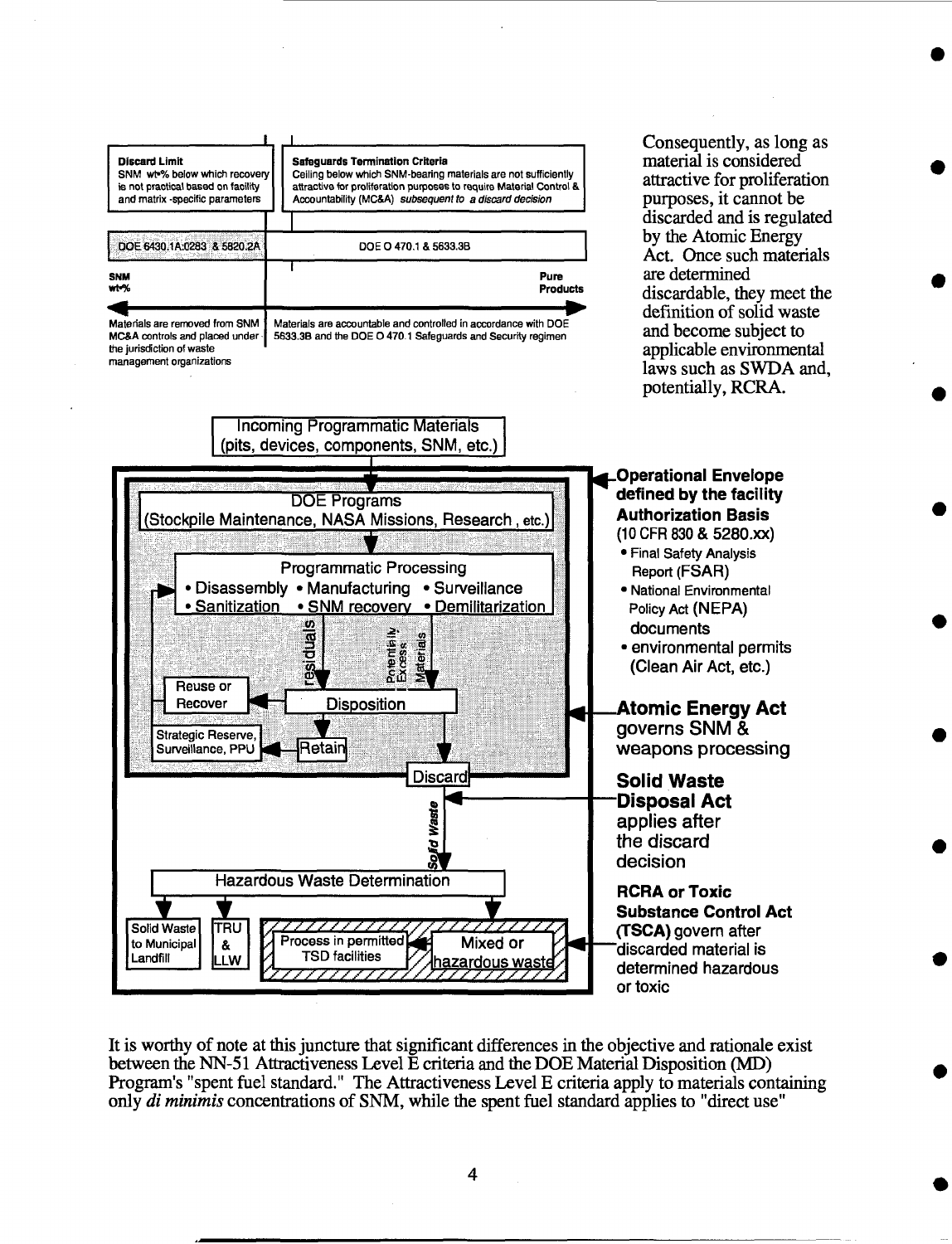material.<sup>5</sup> The objective of Attractiveness Level E criteria is to insure that waste is unattractive for proliferation or terrorist (sabotage) purposes and the hypothetical (conceptual) threats are terrorist or subnational groups. The objective of the spent fuel standard is to insure that excess weapons parts and plutonium metal/oxide are as unattractive as worldwide inventories of spent nuclear fuel and the conceptual threat is the host nation (In other words, the objective is to render the materials irreversible in terms of weapons use by the U.S. government). The end result of the Attractiveness Level E criteria is about 0.17 kg»Pu per 208 L drum (requiring diversion of a minimum of 54 drums, assuming 100% recovery efficiency, to accumulate a goal quantity). The end result under the spent fuel standard is a canister containing as much as  $55 \text{ kg} \cdot \text{Pu}$  (6 goal) quantities).<sup>6</sup>

| ни-эт лигасителез петег в стиена тз. мр теногшанее објесниез |                                                                            |                                                                              |                      |  |  |  |  |  |  |
|--------------------------------------------------------------|----------------------------------------------------------------------------|------------------------------------------------------------------------------|----------------------|--|--|--|--|--|--|
| Parameter                                                    | NN-51 Criteria                                                             | MD Program <sup>7</sup>                                                      |                      |  |  |  |  |  |  |
| Starting material                                            | Low-grade plutonium-bearing materials                                      | Direct-use metal and oxide                                                   |                      |  |  |  |  |  |  |
| Weight percent<br>plutonium in final form                    | Range $< 0.1 - < 5.0$ <sup>8</sup>                                         | $10 - 13$                                                                    |                      |  |  |  |  |  |  |
| Inventory                                                    | Discrete EM legacy inventories <sup>9</sup><br>and DP operational discards | 50 MT excess weapons materials                                               |                      |  |  |  |  |  |  |
| Safeguards termination<br>Rationale                          | Degree of difficulty of recovery                                           | Spent fuel standard (radiation barrier<br>required until geologic isolation) |                      |  |  |  |  |  |  |
| Storage duration                                             | Repository emplacement starts May<br>'98                                   | 30 years                                                                     |                      |  |  |  |  |  |  |
| Storage security                                             | Physical protection                                                        | Stored weapons standard <sup>10</sup>                                        |                      |  |  |  |  |  |  |
| Threat                                                       | Terrorist or subnational group                                             | Terrorist/subnational group and host<br>nation                               |                      |  |  |  |  |  |  |
| Final form objective                                         | Transuranic waste (unattractive for<br>proliferation purposes)             | Irreversibility in terms of weapons use                                      |                      |  |  |  |  |  |  |
| Repository                                                   | <b>WIPP</b>                                                                | MRS until disposal at Yucca Mt. <sup>11</sup>                                |                      |  |  |  |  |  |  |
| Repository safeguards                                        | None                                                                       | International monitoring                                                     |                      |  |  |  |  |  |  |
| Diversion Logistics                                          | Glass/cement TRU waste drum                                                | Can <sup>12</sup>                                                            | Can-in-canister      |  |  |  |  |  |  |
| kg•Pu/item                                                   | 0.17                                                                       | 2.56                                                                         | 51.2                 |  |  |  |  |  |  |
| kg•net/item                                                  | 248                                                                        | 28                                                                           | 2200                 |  |  |  |  |  |  |
| kg•net/SQ <sup>13</sup>                                      | 11 900                                                                     | 87                                                                           | 344                  |  |  |  |  |  |  |
| Items/SQ                                                     | 48                                                                         | 3.1                                                                          | 6.4 SQs per canister |  |  |  |  |  |  |

**NN-51 Attractiveness Level E Criteria vs. MD Performance Objectives**

<sup>&</sup>lt;sup>5</sup> Direct use materials are those that can be directly applied to weapons manufacture without chemical extraction/purification. Basically, this means SNM metal, oxide, compounds, and solutions.

<sup>&</sup>lt;sup>6</sup> A goal quantity is the minimum theoretical objective for proliferation purposes.

<sup>&</sup>lt;sup>7</sup> Analysis based on design parameters described in "Proliferation Vulnerability Red Team Report," Sandia National Laboratory, 1996.

<sup>&</sup>lt;sup>8</sup> Safeguards termination ceilings on a sliding scale from 0.1-2.0 wt<sup>o</sup>% for contaminated (non-immobilized) materials and 5 wt•% for microencapsulated materials (cement, glass, ceramic, etc.)

<sup>&</sup>lt;sup>9</sup> <1 metric ton (MT) for any individual matrix.

<sup>&</sup>lt;sup>10</sup> Safeguarded Secured Vault storage (Stored Weapons Standard) required until Spent Fuel Standard applied; reduced safeguards regimen similar to 10 CFR 73 after Spent Fuel Standard is implemented; international monitoring of all phases including geologic isolation.

<sup>&</sup>lt;sup>11</sup> Monitored Retrievable Storage (MRS).

<sup>&</sup>lt;sup>12</sup> Mass quantities and threat scenarios for can-in-canister derived from Proliferation Vulnerability Red Team Report.

 $13$  8 kg $\cdot$ Pu significant quantity (SQ) per IAEA policies.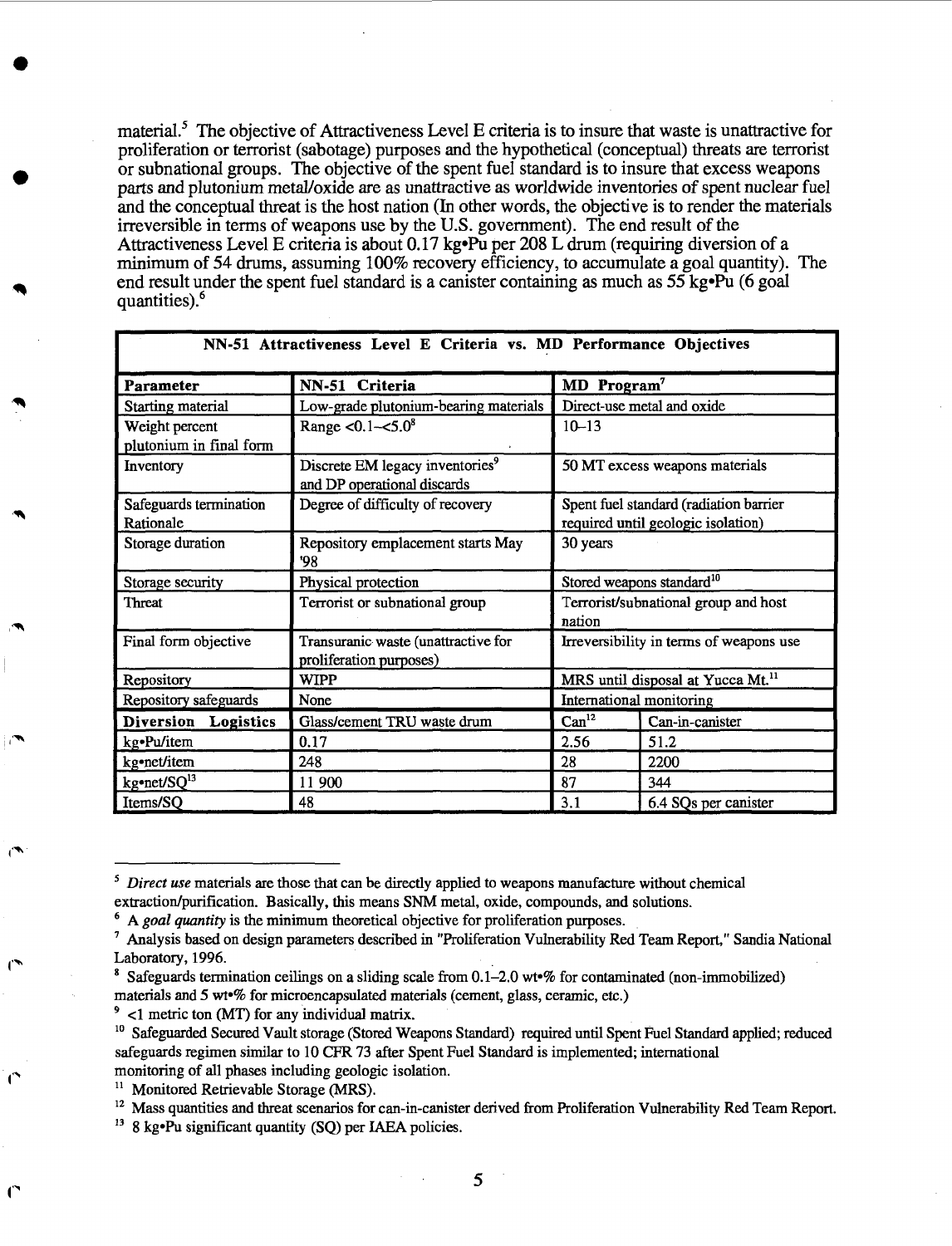# **Application of the Plutonium Disposition Methodology**

The PDM is intended to be implemented in conjunction with ongoing inventory assessments and programmatic planning. One obvious application is to disposition materials that are subject to the Defense Nuclear Facilities Safety board (DNFSB) Recommendation 94-1 such that stabilization campaigns are designed to minimize waste, personnel exposure to ionizing radiation, and overall costs.

DOE Order 5660.1 A [14] requires an annual assessment of SNM inventories and forecast of intended future use. This is a complicated process at an operable facility with numerous and varied missions, particularly because plutonium is not static where recovery, production, and fabrication are occurring simultaneously, and in a world where DP, EM, and MD plutonium cannot intermix or change ownership. Essentially, each gram of SNM must be classified by project and as to whether it is dedicated to Strategic Reserve, treaty obligation set asides, programmatic use, planned programmatic use, or excess to programmatic needs. Material that is potential excess to programmatic needs is the inventory subject to the PDM.

Consequently, the PDM is used to select processing end states for materials that were historically accumulated until inventory quantities reached volumes that provided for economic recovery campaigns (economic in relation to production of new plutonium per the old EDL rationale). DOE's direction is that the PDM be implemented annually to insure that residues are not allowed to languish in inventory as historically occurred at some weapons facilities. It should not be surprising, considering the suitability of the analysis mechanism, that the Laboratory has applied the PDM to facilitate processing of legacy residues as scheduled under DNFSB Recommendation 94-1. TA-55 is the only facility in the DOE Complex that has successfully met DNFSB Recommendation 94-1 schedules and objectives; several metric tons of residues have been processed and converted to plutonium oxide packaged for long-term storage in the last two years. With the development of the PDM, the Laboratory has been able to accomplish this while simultaneously insuring that the approach minimizes waste, personnel exposure, and costs.

A secondary function of the PDM is to establish discard limits for residues arising through ongoing programmatic processing such that these materials are "automatically" dispositioned in a way that minimizes proliferation risks, waste, personnel exposure, and costs. Thus far, discard limits have been established for graphite, SS&C, and hydroxide cake. [15] The evaluations supporting these discard limits, as well as a recent evaluation of low-fired incinerator ash [16], all validate the NN-51 Attractiveness Level E criteria. Consequently, the Laboratory is considering simply establishing the Attractiveness Level E criteria across-the-board as discard limits until limits for individual residue matrices can be refined using the PDM evaluation technique. It is important to understand that this function (discard limit development) of the PDM is very important to facilities managing SNM inventories because facilities must be able to discard waste in order to remain operable. The overall inventory evaluation strategy is depicted below.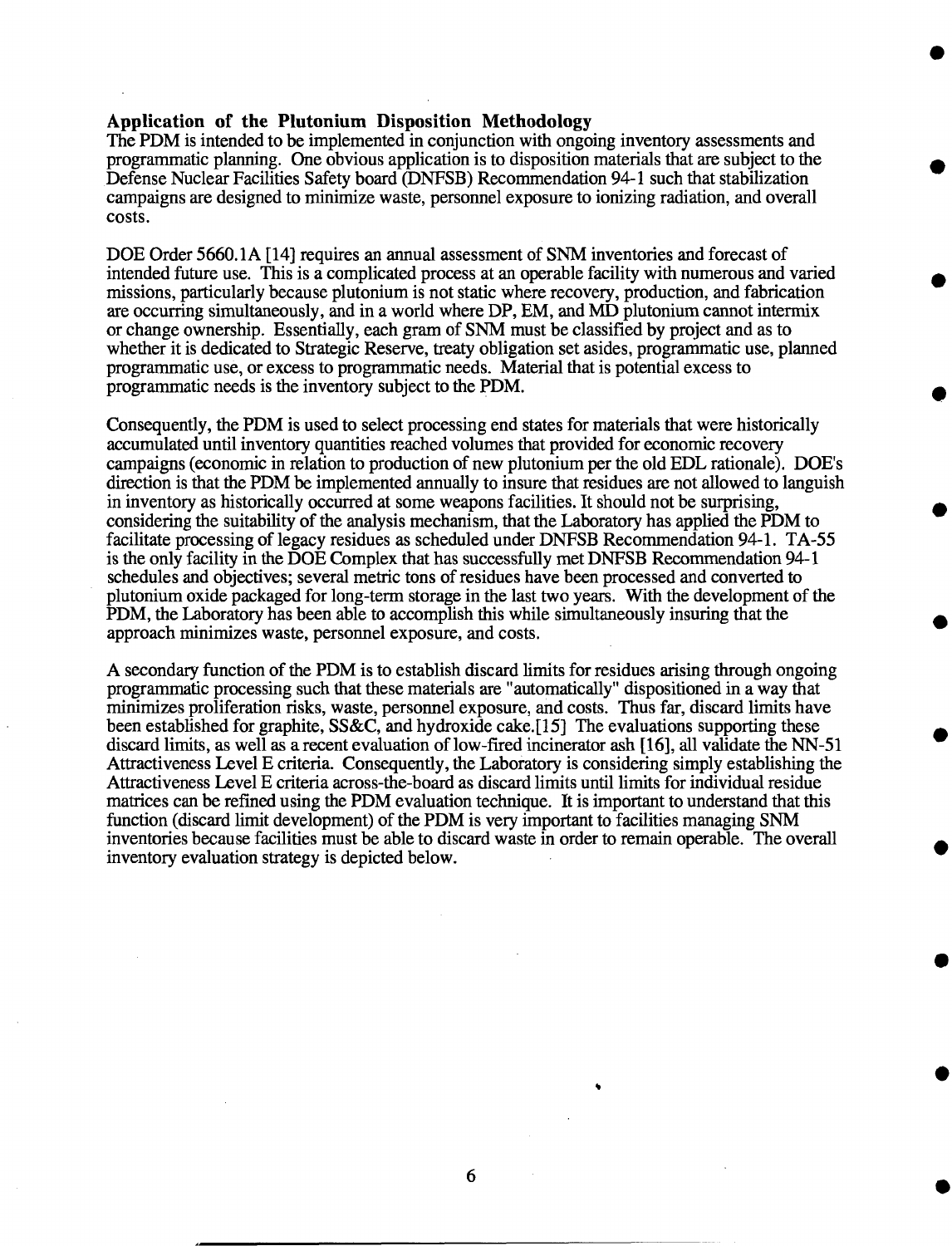

#### **Implementation of the Plutonium Disposition Methodology**

With the safeguards termination ceiling established, the Laboratory turned to the business of satisfying the remaining 11 disposition criteria. For an operable facility maintaining valid nuclear safety and environmental authorization bases, it becomes clear that the PDM criteria affected by disposition decisions are those that are direct consequences of the amount of processing required to implement a disposition decision: waste generation rates, personnel exposure, amount of SNM recovered for programmatic purposes, $14$  and costs. These consequences can be quantitatively predicted by careful analysis of facility processing, especially in a facility like TA-55 where plutonium processing for all residue matrices is very well understood. A conceptual model of the TA-55 aqueous chloride and nitrate recovery process is depicted below, with particular emphasis on the generation and processing of hydroxide cake residues.

<sup>&</sup>lt;sup>14</sup> Plutonium use in national security missions, National Aeronautic and Space Administration (NASA) missions, or MD Program mixed oxide (MOX) fuel or can-in-canister applications are all considered "programmatic purposes."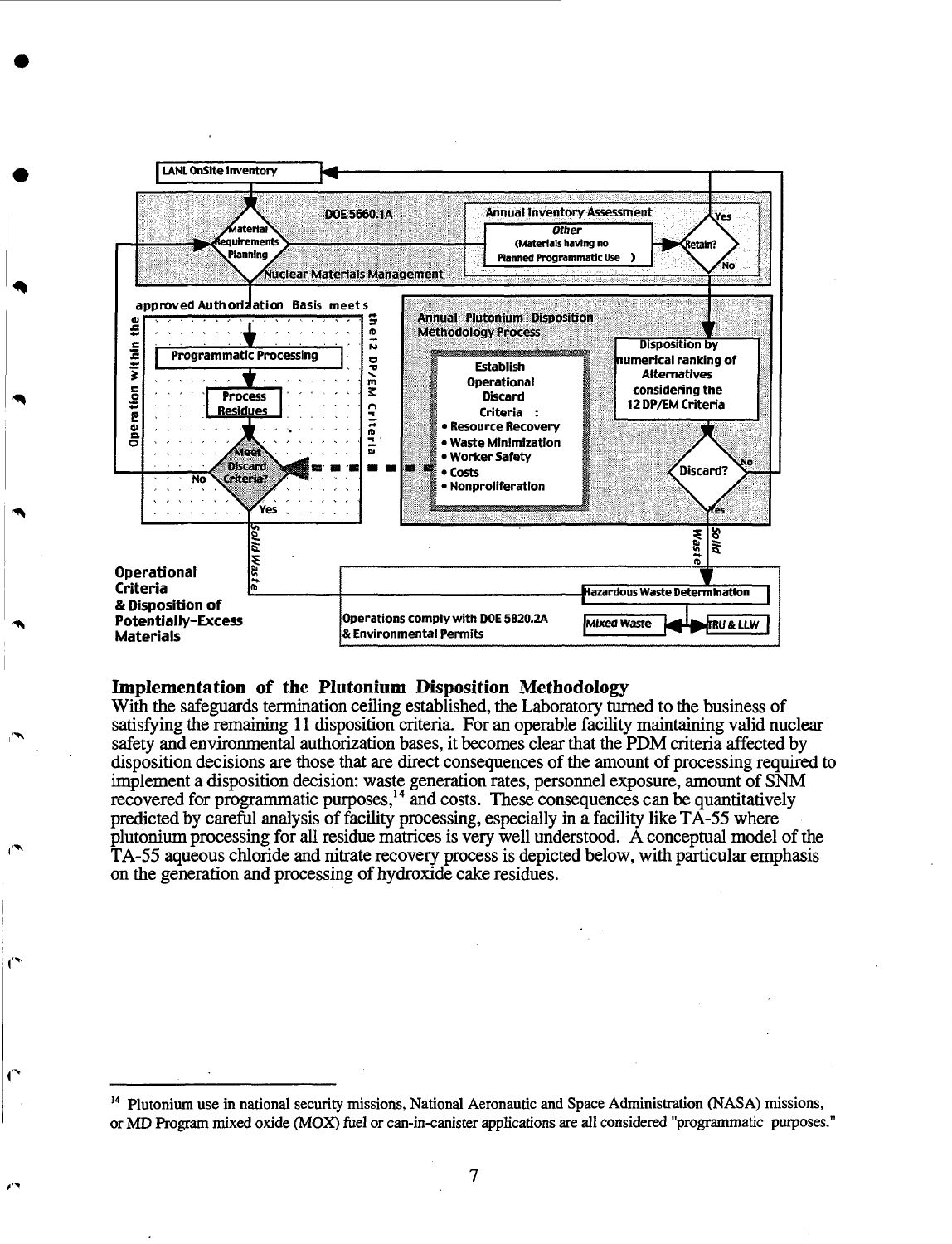

To complement historical knowledge of processing efficiencies, the Nuclear Materials Technology Division also performed a comprehensive health physics study of all plutonium recovery and waste management processes and developed corresponding dose models that were validated using empirical data such as personnel dose records and radiation field measurements. [17] Extensive Laboratory studies of waste processing costs were also factored into PDM analyses. This cumulative information allows the Nuclear Materials Technology Division to predict the consequences of proposed dispositions for residue inventories as a function of required throughput. Furthermore, this ability also allows TA-55 to analyze inventories considering salient factors such as selection of ideal discard limits below the Attractiveness Level E criteria, distribution of plutonium and americium (or other higher specific activity isotopes) within residue inventories, and immobilization of leaner materials as an alternative to SNM recovery (Attractiveness Level E criteria are higher for immobilized matrices than for unconditioned materials) to identify disposition options that concurrently minimize waste, exposure, and costs while expediting processing.

The following process flow sheet was developed to facilitate the quantitative modeling of disposition alternatives for legacy inventories of hydroxide cake residues.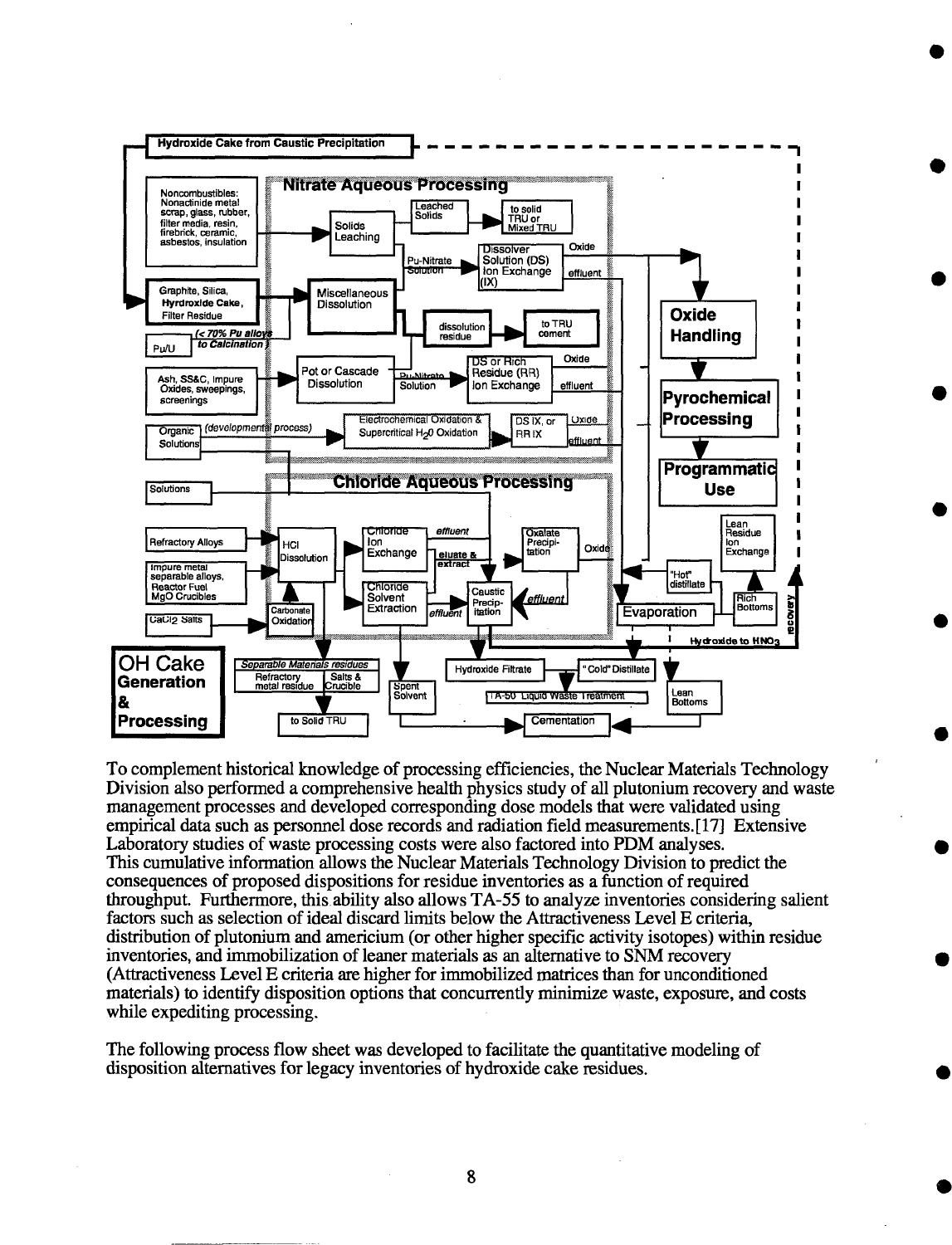

**Hydroxide Cake Processing Parameters**

Once recovery and waste management process operations are so quantified in terms of waste generation rates, personnel exposure, and costs, it is possible to examine alternatives for disposition considering other salient inventory characteristics. The inventory can be analyzed in terms of plutonium distribution to determine where the bulk of the plutonium residues is and how options such as "high-grading" (focusing on recovery of the richest residues) influence processing consequences. And, options such as blending richer and leaner residue to achieve overall concentrations below Attractiveness Level E criteria, can easily be evaluated.

The following table has been extracted from a comprehensive analysis of the TA-55 legacy hydroxide cake inventory (Note that this table does not reflect other analyses performed on hydroxide cake containing actinides of higher specific activity that were dispositioned differently to minimize personnel exposure). What this table shows is that there was a clear benchmark in terms of plutonium concentration where discard below the benchmark and recovery above the benchmark minimized waste, personnel exposure, and costs.<sup>15</sup>

€

<sup>&</sup>lt;sup>15</sup> Note that this analysis also determined which residues (heel) were recovered to below the Attractiveness Level E criteria for unconditioned hydroxide cake (0.2 wt»% Pu) and which residues were discarded to cementation (<5.0 wt»%). The table above does not allow for reporting that level of detail.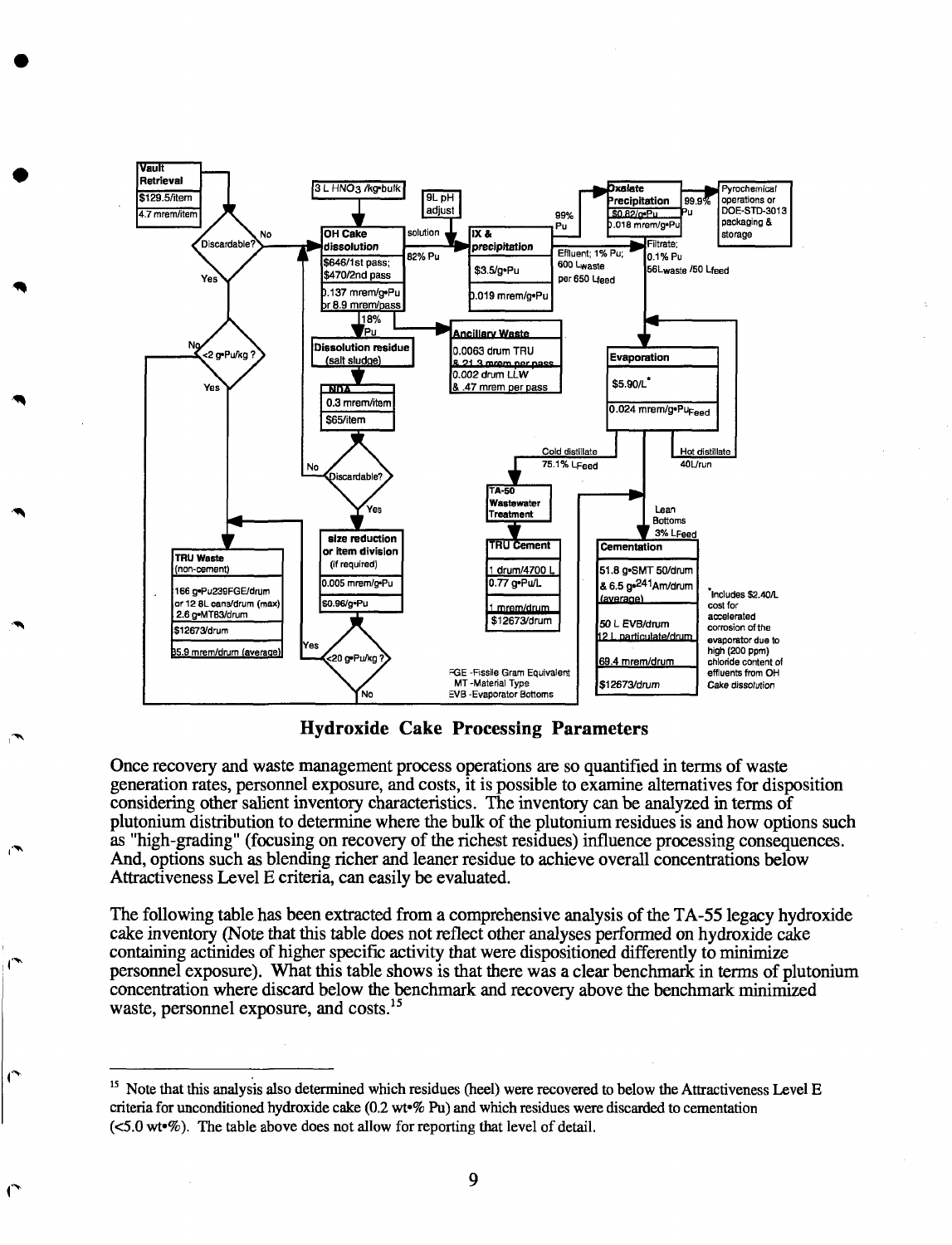| Candidate g.Pu<br>Discard<br><b>ICriteria</b><br>$(g\cdot Pu/kg)$ | Recovered Discarded | g•Pu   | Drums<br>TRU<br>Waste<br>Generated | Cost<br>(\$K) | Waste Recovery Total<br>Cost<br>(SK) | Cost<br>(SK)  | Dose from<br>Waste<br>Management<br>(mrem) | Dose<br>from<br>Recovery<br>(mrem) | Total<br>Dose<br>$(\mathbf{rem})$ |
|-------------------------------------------------------------------|---------------------|--------|------------------------------------|---------------|--------------------------------------|---------------|--------------------------------------------|------------------------------------|-----------------------------------|
| - 2                                                               | 6247.2              | 268.8  | 34.0                               | 437.5         |                                      | $282.3$ 719.8 | 1795.0                                     | 2045.9                             | $-3.8$                            |
| $-10$                                                             | 6152.5              | 363.5  | 32.7                               | 420.3         | 189.21                               | 609.5         | 1704.4                                     | 1929.6                             | 3.6                               |
| 20                                                                | 4149.3              | 2366.7 | 23.2                               | 296.0         |                                      | 130.7 426.7   | 963.4                                      | $-1744.3$                          | 2.7                               |
| 25                                                                | 3482.0              | 3034.0 | 21.6                               | 274.8         |                                      | 76.6 351.3    | 1223.2                                     | 1471.7                             | 2.7                               |
| 35                                                                | 2928.6              | 3587.4 | 35.4                               | 449.8         |                                      | 66.0 515.8    | 1465.0                                     | 1363.3                             | 2.8                               |
| 100                                                               | 860.9               | 5655.1 | 51.0                               | 646.7         |                                      | $20.7$ 667.4  | 2461.1                                     | 905.5                              | 3.4                               |
| All                                                               | $^{\circ}0$ .       | 6516   | $55.2^{\circ}$                     | .699.6        | 4.1I                                 | 703.6         | 2731.7                                     | $-459.1$                           | 3.2                               |

**Analysis of Waste Management and Recovery Costs and Personnel Exposures for Alternatives Under Consideration**

It should be apparent that the quantitative consequence modeling described above only directly considers 5 of the 12 DP/EM criteria for disposition decisions: waste minimization (and consequently, environmental impacts), personnel safety, costs, and proliferation concerns. The rationale for emphasizing these criteria in decision-making at TA-55 is that, for operable facilities with a viable safety and environmental authorization basis, the other criteria are already satisfied as long as operations remain within the approved safety envelope. In other words, for a facility like TA-55 that operates using demonstrated technologies,  $16$  under an approved FSAR, environmental and waste permits, and NEPA documentation, and is approved to certify waste for disposal at WIPP, criteria like "disposal technical criteria, risk assessment, technical risk, regulatory concerns, stakeholder interests, and environmental impacts" are already satisfied by virtue of the established authorization bases. And as TA-55 has made very substantial progress in eliminating legacy residue inventories in response to DNFSB Recommendation 94-1, including packaging of recovered oxide in accordance with DOE-STD-3013-94, there is some measure of confidence that the PDM criteria of "storage concerns and implementation time/feasibility" can be satisfied in implementation of selected dispositions. This rationale is depicted below.

<sup>&</sup>lt;sup>16</sup> Actually, TA-55 is in the business of developing, demonstrating, and deploying new nuclear processing technologies.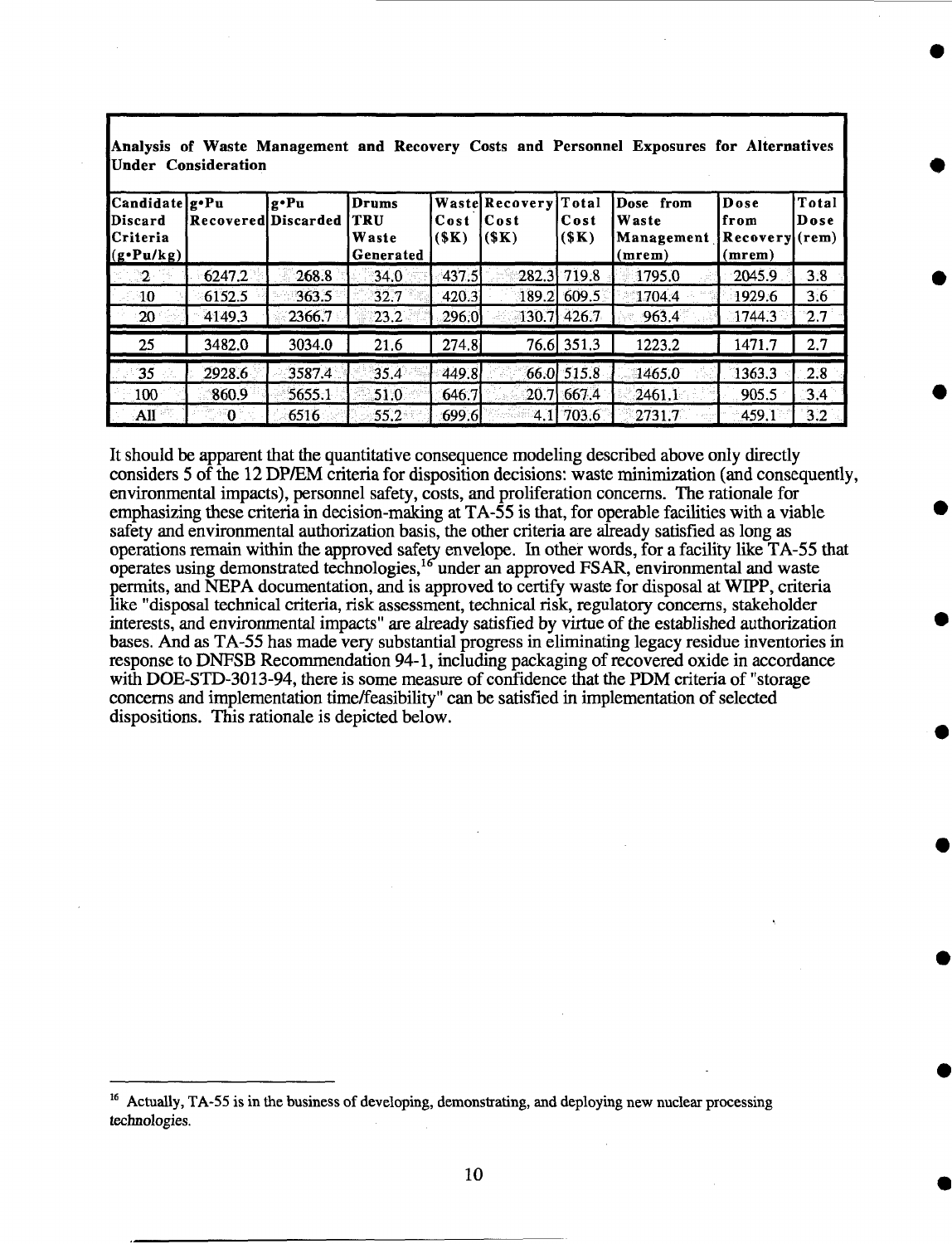

**Health, and Safety Criteria**

**c**

 $\Gamma$ 

**NPDES -National Pollutant Discharge Elimination System WAC -Waste Acceptance Criteria**

The aforementioned rationale for satisfying the balance of the DP/EM criteria through a viable authorization basis not withstanding, the Nuclear Materials Technology Division also employs a numerical ranking system for all *of the* DP/EM criteria as a basis for selecting between alternatives with negligible differences in quantitative consequences. The implementation of this numerical ranking system is discussed in detail in plutonium disposition analyses published by the Laboratory.[15]

**Lessons Learned from Plutonium Disposition Methodology Implementation** There are several valuable insights that are direct outputs from implementation of the PDM at TA-55.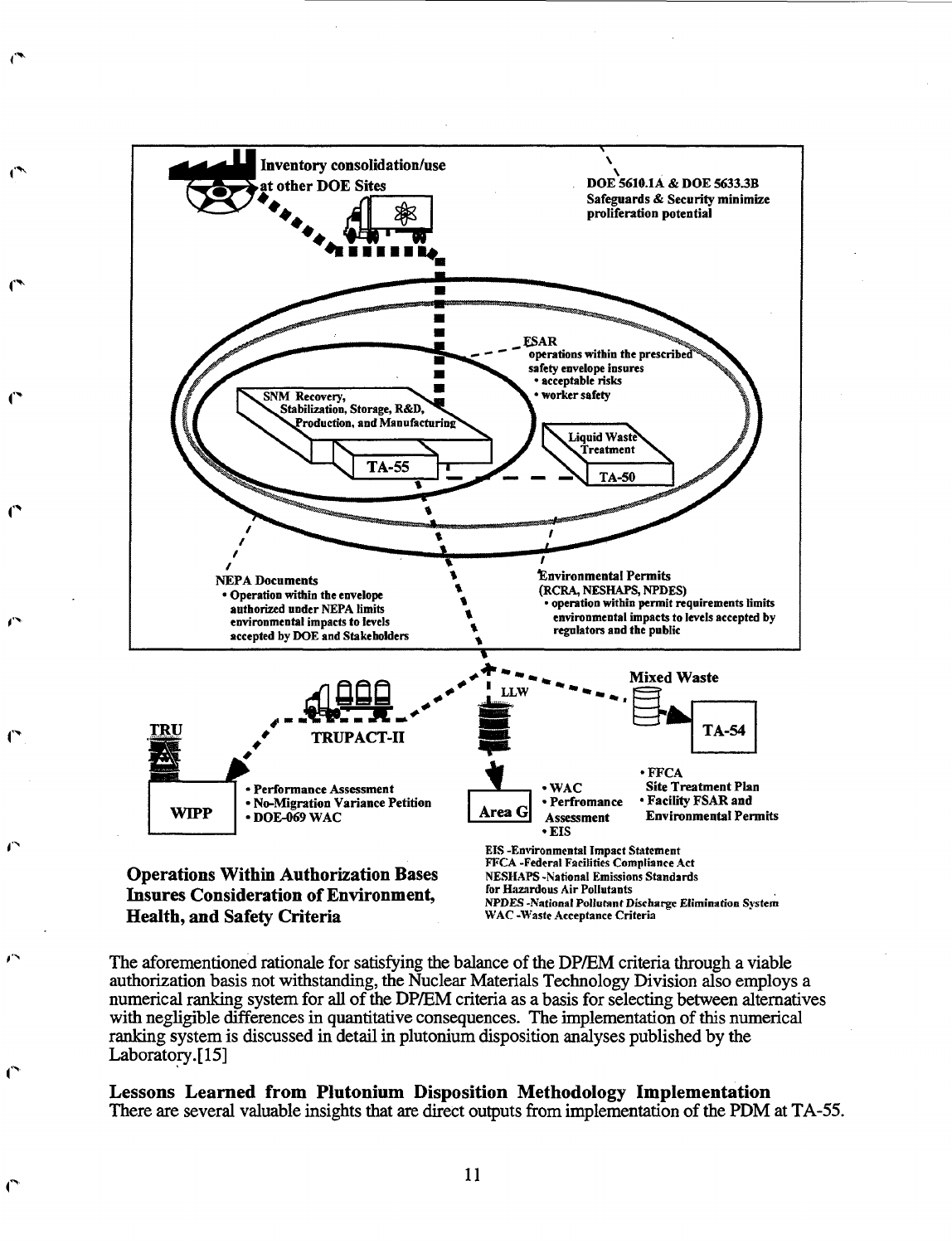First, during the last decade, the prevalent misconception that plutonium recovery from residues involved generation of untoward volumes of secondary waste was the basis for discounting recovery as a viable solution for inventory problems throughout the Complex. The DOE EM Program certainly adopted this viewpoint when the Rocky Flats residues were accepted from DP to ".. .be managed with the sole intent of meeting waste disposal criteria and with no regard for material recovery."[18] However, rigorous analyses of TA-55 recovery processes under the PDM have demonstrated that this simply is not the case. On the contrary, consequence modeling for processing of graphite, SS&C, hydroxide cake, and pyrochemical salt residues reveals that recovery options afford 25-40-fold reductions in waste generation, as opposed to direct disposal options. This, in fact, should be intuitively obvious when considering that the WIPP Waste Acceptance Criteria and TRUPACT-II limits drive waste quantities by means of actinide limits (criticality and decay heat limits). For example, if one examines the pyrochemical salt inventory at Rocky Flats, which contains about 1 metric ton of plutonium, it is easy to see that the salts would comprise at least 6000 drums if directly disposed, assuming 167 g»Pu/drum to account for a 10% assay error. If 95% of the plutonium is recovered,<sup>17</sup> the remaining  $5\%$  would only amount to about 300 drums (actually, much less because salt recovery efficiencies approach 99.5%). This amounts to a clear 20-fold reduction in waste.

And as waste is reduced by SNM recovery, so are costs. The waste component of any plutonium recovery process is the clear economic driver. Cost estimates for TRU waste management range from \$7 K to \$12.6 K per drum in documents published by various organizations throughout the DOE Complex. [19, 20] Using the minimum estimate of \$7 K/drum, the cost of managing waste for direct disposal of the Rocky Flats salts would be \$42 million, compared with the cost of managing waste where the plutonium is recovered, which would be only \$2.1 million, another 20-fold reduction.

And as waste and costs are reduced by SNM recovery, so is personnel exposure. Health physics studies at TA-55 clearly show waste management as the largest source of dose in plutonium processing, again confirming intuitive observations. The reasons are simple. Waste packaging involves the most hands-on work. In contrast, most of the exposure in recovery processes is to the hardware. When plutonium in residues is consolidated as an oxide instead of being processed as waste in numerous packages of less-concentrated materials, overall personnel exposure is minimized.

However, there is a point (a *di minimis* plutonium concentration) where recovery is no longer practical and below which costs, waste, and exposure begin to increase. The quantitative analyses of the PDM make it possible to identify this point, and consequently make intelligent disposition decisions. This point is numerically clear in the table above and conceptually clear in the adjacent illustration. It is our responsibility as stewards of the environment, taxpayer dollars, and the health of fellow workers, to find the appropriate minimum consequence disposition for plutonium-bearing materials.



<sup>&</sup>lt;sup>17</sup> For the purposes of this analysis, secondary waste is ignored; secondary waste for salt dissolution or distillation is negligible (0.002 drums TRU per 3.5 kg-bulk recovered).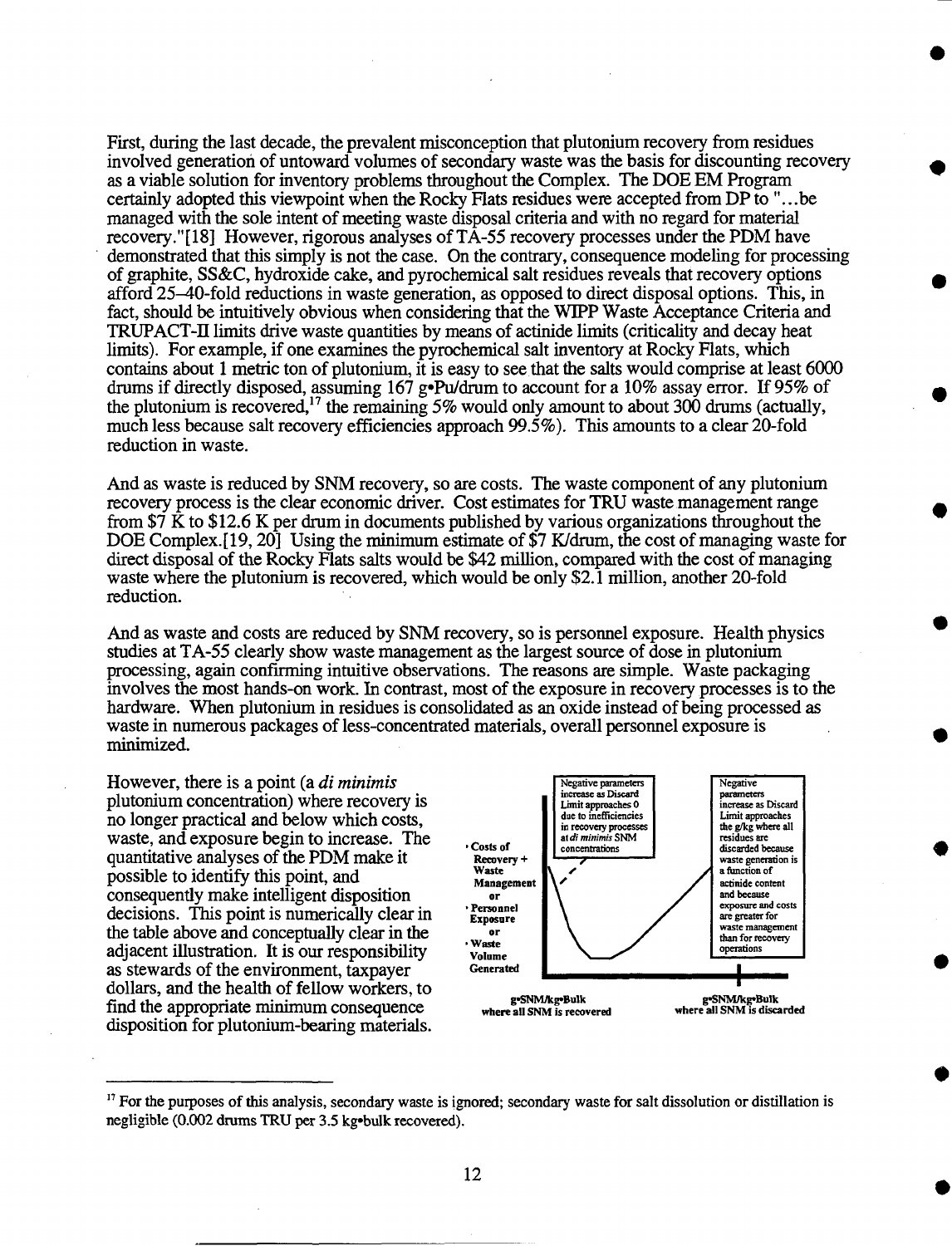A second lesson learned from PDM analyses is that the conceptual basis for the Attractiveness Level E criteria (the mean concentration of plutonium in heel from single-contact recovery) is an appropriate operational discard limit from a waste, personnel exposure, and cost perspective. While dispositions for the larger legacy inventories under the PDM have optimized recovery processing consequences through intelligent construction of recovery processing campaigns to account for inventory characteristics and application of immobilization technologies, they have also confirmed that consideration of the Attractiveness Level E ceilings minimize the integrated processing consequences of waste, personnel exposure, and cost for operational discards (SNMbearing materials arising from ongoing programmatic operations).

Finally, the Laboratory's quantitative approach to implementation of the PDM has been accepted by both the DOE and the New Mexico Environment Department. This means that for TA-55 there are no jeopardies related to the application of RCRA to residues and no questions as to what processes require permitting under RCRA. The rationale described herein for distinguishing between product for recovery and waste for disposal has been accepted as, not only valid, but in the best interest of the nation, the State of New Mexico, the environment, and Laboratory workers.

# REFERENCES

- [I] MST-DO/TA-55:88-160, "FY89 Discard Limits," C.L. Sohn, Material Science Technology Division, Los Alamos National Laboratory, October 3,1988
- [2] "Plutonium Disposition Plans," C.G. Halsted, U.S. Department of Energy, DP-273, April 18,1994
- [3] Plutonium Disposition Methodology. Department of Energy, Weapons Quality Division, Albuquerque Operations Office, October 1994
- [4] STR-251 (Rev. 2), "Consultants Report on Meeting for Development of Technical Criteria for Termination of Safeguards for Material Categorized as Measured Discards," International Atomic Energy Agency, Vienna, Austria, March 1990
- [5] Safeguards Policy Series No. 14, "Termination of Safeguards on Measured Discards; Safeguards on Retained Waste," International Atomic Energy Agency, Vienna, Austria, June 24, 1994
- [6] DOE Order 5633.3B, CONTROL AND ACCOUNTABILITY OF NUCLEAR MATERIAL, U.S. Department of Energy, September 7,1994
- [7] DOE Order 5820.2A, "RADIOACTIVE WASTE MANAGEMENT," U.S. Department of Energy, September 26,1988
- [8] INFCIRC/225/Rev.3, Information Circular, "The Physical Protection of Nuclear Material," International Atomic Energy Agency, Vienna, Austria, August 1993
- [9] "Guide for Implementation of DOE 5633.3A," of 2-93, issued by the Director of Security Affairs
- [10] NM/RFTO:93-295, "Safeguards and Security Issues for Ship-as-Waste Option for Residues," D.S. Catlett Los Alamos Technology Office, to G.N. Moore, Department of Energy, Rocky Flats Office, July 16,1993
- [II] "Safeguards Termination," memorandum from David W. Crawford, Office of Safeguards and Security, NN-51, August 22, 1995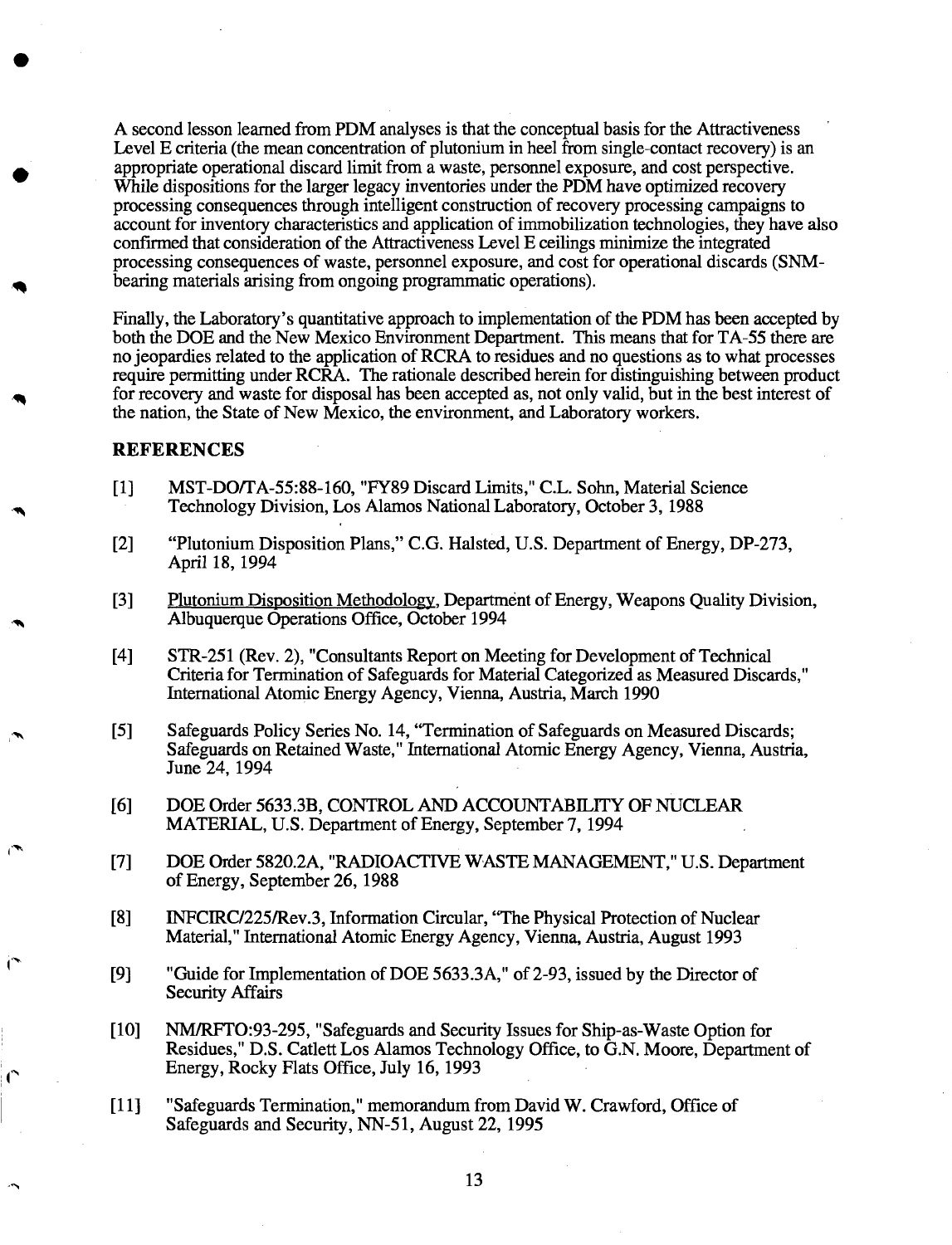- [12] NMT-DO:(U)96-020, "Recommendations for Safeguards Termination Policy," D.C. Christensen, Nuclear Materials Division, Los Alamos National Laboratory, to David W. Crawford, Office of Safeguards and Security, NN-51, January 22,1996
- [13]" Additional Attractiveness Level E Criteria for Special Nuclear Material (SNM)," E.J. McCallum, U.S. Department of Energy, Office of Safeguards and Security, NN-51, July 22,1996
- [14] DOE Order 5660.1 A, NUCLEAR MATERIALS MANAGEMENT," U.S. Department of Energy, May 26, 1994
- [15] NMT-DO:(U)97-103," Request for Approval of Hydroxide Cake Disposition", D.C. Christensen, Nuclear Materials Technology Division, Los Alamos National Laboratory, letter to G.W. Werkema, Weapons Quality Division, DOE Albuquerque Operations Office, April 15, 1997
- [ 16] NMT-7:WM/EC-98-007, "Technical Rationale for RFETS Low-fired Incinerator Ash Safeguards Termination Criteria," M.A. Robinson to D.C. Christensen, Nuclear Materials Technology Division, January 13,1998
- [ 17] LA-CP-96-267, "Analysis of Dose Equivalent Received During PF-4 Plutonium Recovery Operations in Gloveboxes," D.E. Kornreich, TSA-7, Los Alamos National Laboratory, January 31, 1997
- [18] "Memorandum of Agreement (MOA) to begin transferring management responsibilities at Rocky Flats for Defense Programs (DP) to Environmental Restoration and Waste Management (EM)," Leo P. Duffy and Richard A. Claytor, November 1,1993
- [19] LA-12757-M Manual, Los Alamos Waste Management Cost Estimation Model. L.M. Matysiak and M.L. Burns, Los Alamos National Laboratory, March 1994
- [20] GAO/RCED-92-219 Nuclear Materials, "Removing Plutonium Residues from Rocky Hats Will Be Difficult and Costly," United States General Accounting Office, September 1992